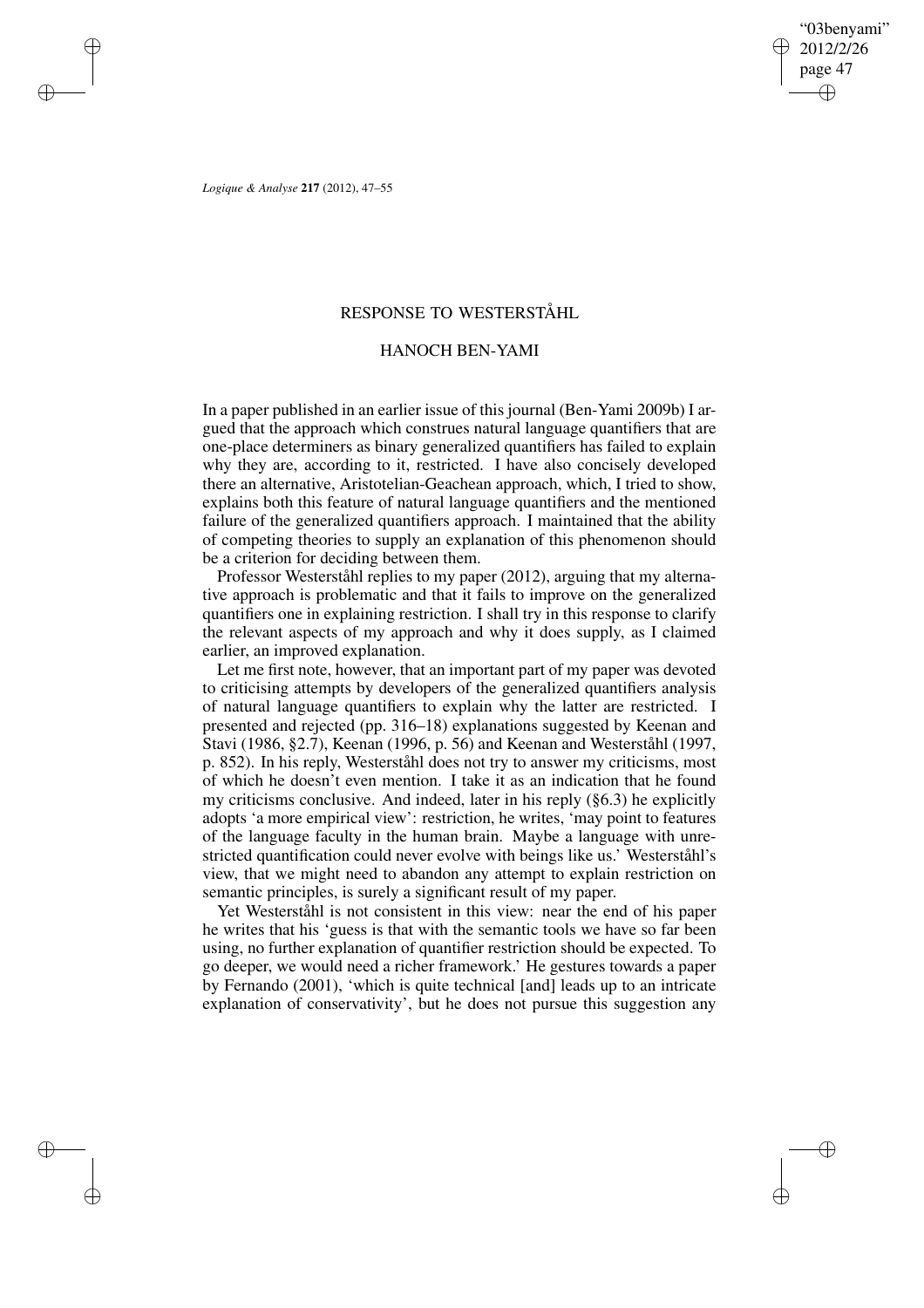### "03benyami" 2012/2/26 page 48 ✐ ✐

✐

✐

### 48 HANOCH BEN-YAMI

further in his reply. I hope my simple explanation below will obviate the need for technical intricacies or recourse to brain sciences.

A central concept I use in developing my alternative approach is that of *plural reference*. But although Westerståhl has some difficulties with this concept (§2), I shall not defend it here. It goes back to Russell's 'the class as many' (1903); it reappears in Strawson's 'On Referring' and Geach's *Reference and Generality*; and then again in Black (1971), Armstrong (1978), Boolos (1984), Lewis (1991) and others. This is probably as much authority as one could wish for in analytic philosophy.<sup>1</sup> The basic idea is, however, simple: if we can use an expression to refer to a *single* individual, we can surely also use expressions to refer to *more than a single* individual. While 'my daughter', when I use it, refers to that one person, namely my daughter, 'my children' similarly refers to two persons, namely my daughter and my son. 'He', as demonstrative, is used to refer to a single individual, while 'they' is so used to refer to more than a single individual. It is hard to see what could be unclear in this idea.

The clarity of the idea and the apparent existence of plural referring phrases in natural language made philosophers attempt, in recent decades, to incorporate plural reference into logic and semantics. The need for such incorporation became clearer once Boolos (1984) and others noted various valid inferences in natural language that employ plural referring expressions and cannot be captured by standard versions of the predicate calculus. My approach can be seen as part of this attempt.<sup>2</sup>

A fresh look at model-theoretic semantics reveals something peculiar at its foundations: the universe or model, the domain over which we quantify, remains unspecified by what we say. The truth conditions of a quantified sentence are a function of its domain, but — assuming model-theoretic semantics gives the correct semantics of natural language — speakers never say what this domain is. This seems unadvisable, for misinterpretations might easily arise. On the other hand, it seems we are not familiar from our daily discourse with such misunderstandings. Something must have gone wrong in our analysis of natural language, but what?

 $1$  For recent developments, clarification and defence of the idea of plural reference see (Ben-Yami 2004, Part I), (Yi 2005–6, Part I), (McKay 2006, Chaps. 1, 2).

None of the philosophical literature on plural quantification is mentioned in Peters and Westerståhl's 528-page book of 2006, a book which discusses, as its title declares, *Quantifiers in Language and Logic*, and whose aim 'is to give a comprehensive picture of the whole area of quantification' (p. viii). The idea of plural reference is mentioned on pages 1–3 of the book, first to say that the book will not cover this topic and then to cast doubt on its importance to the semantics of quantification.

 $2^2$  For a comparison of my approach to other approaches in plural logic, those which follow Boolos, see (Ben-Yami 2009a).

✐

✐

✐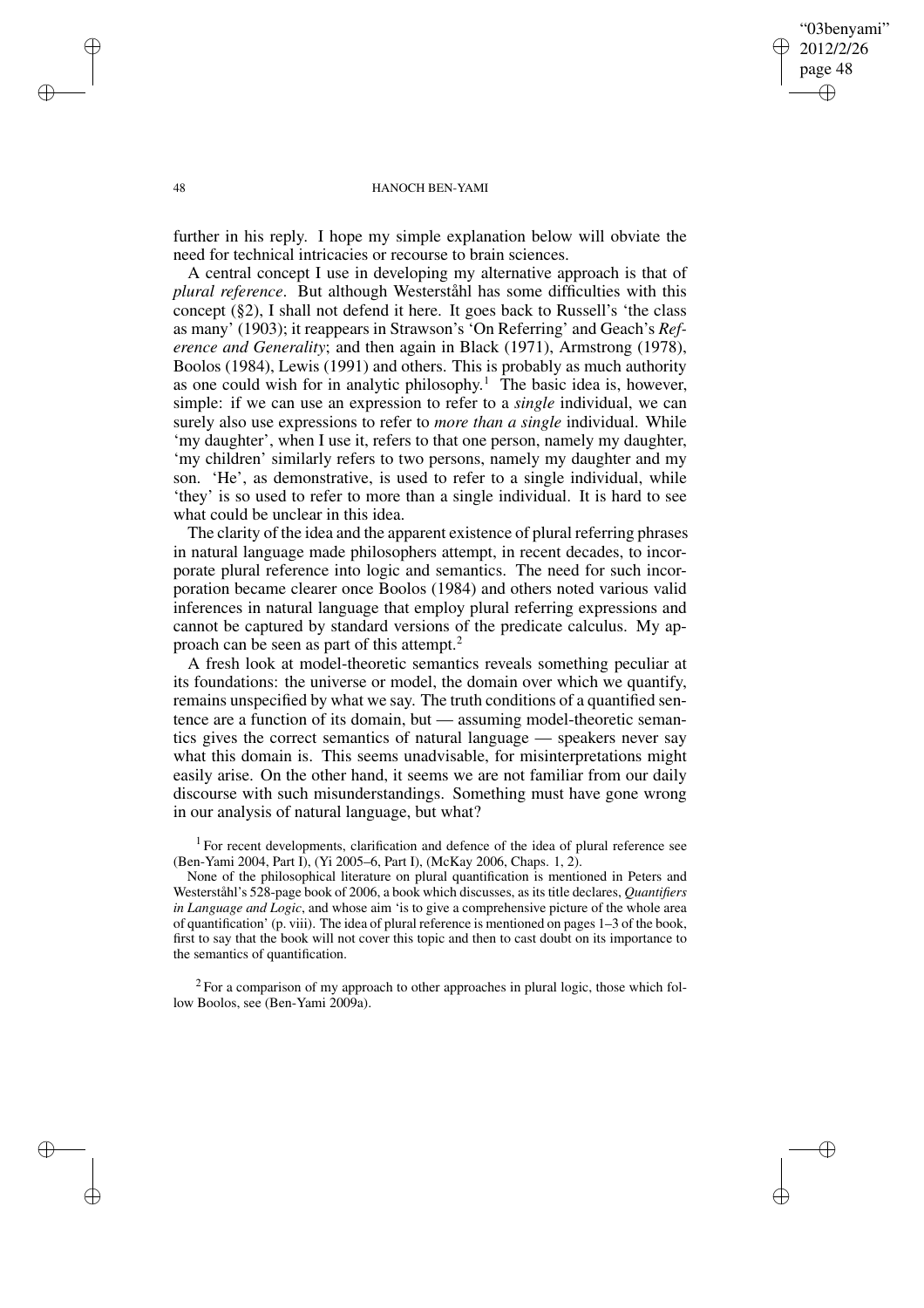✐

✐

✐

✐

The answer is, the lack of plural referring expressions from the calculus. Let us consider a quantified subject–predicate sentence, ' $q S$  are  $P$ ', where q is a quantifier. From his *Begriffsschrift* on, Frege has interpreted the grammatical subject term  $S$  in such sentences as logically predicative (see, for instance (1892: 197–8)). *All* general terms are, according to him, logically predicative; only singular terms can be logical subject terms.<sup>3</sup> This made it impossible for Frege to specify a plurality by means of any expression in language. The plurality over which we quantify remains unspecified in Fregean logic.

For Frege himself this was not a drawback, as in his semantics the domain is always the universal domain. But with the emergence of model-theoretic semantics with its variable domains, the difficulty came into being: a semantics which essentially involves an unmentioned — or even ineffable? domain. If the domain is that important, why not specify it?

The answer is that natural language of course does specify its 'domain'. By contrast to the predicate calculus, natural language has plural referring expressions, which it uses to specify the plurality over which we quantify. In a sentence of the form 'q S are P' the grammatical subject term S is used as a plural referring expression, determining the plurality over which we quantify. For instance, if I say, when discussing an exam I gave, 'Most students arrived on time', I use 'students' to refer to the students that took my exam; and I use the quantifier 'most' to specify to how many of them the predicate, 'arrived on time', applies.

Since quantification necessarily involves a plurality over which we quantify, it is most natural that we should have expressions to specify that plurality, as indeed natural language has. Only the lack of plural referring expressions from the predicate calculus made logicians blind to the mentioned function of the grammatical subject term, and brought them to misinterpret it as logically predicative.

Westerståhl practically agrees (§2) that once we interpret the subject term S as a plural referring expression, natural language quantifiers turn out to be necessarily 'restricted'. And I hope I have clearly explained above why this interpretation is not built in by 'a mere stipulation' but 'for independent principled reasons' (§6.3). This is therefore a significant advantage over the generalized quantifiers approach of the approach that interprets the grammatical subject term S in 'q S are P' as a plural referring expression. The inverted commas around 'restricted' above are due to the fact that the interpretation of natural language quantifiers as restricted, in the sense this term

 $3$  For a presentation and criticisms of Frege's arguments for his position, see (Ben-Yami 2006).

"03benyami" 2012/2/26 page 49

✐

✐

✐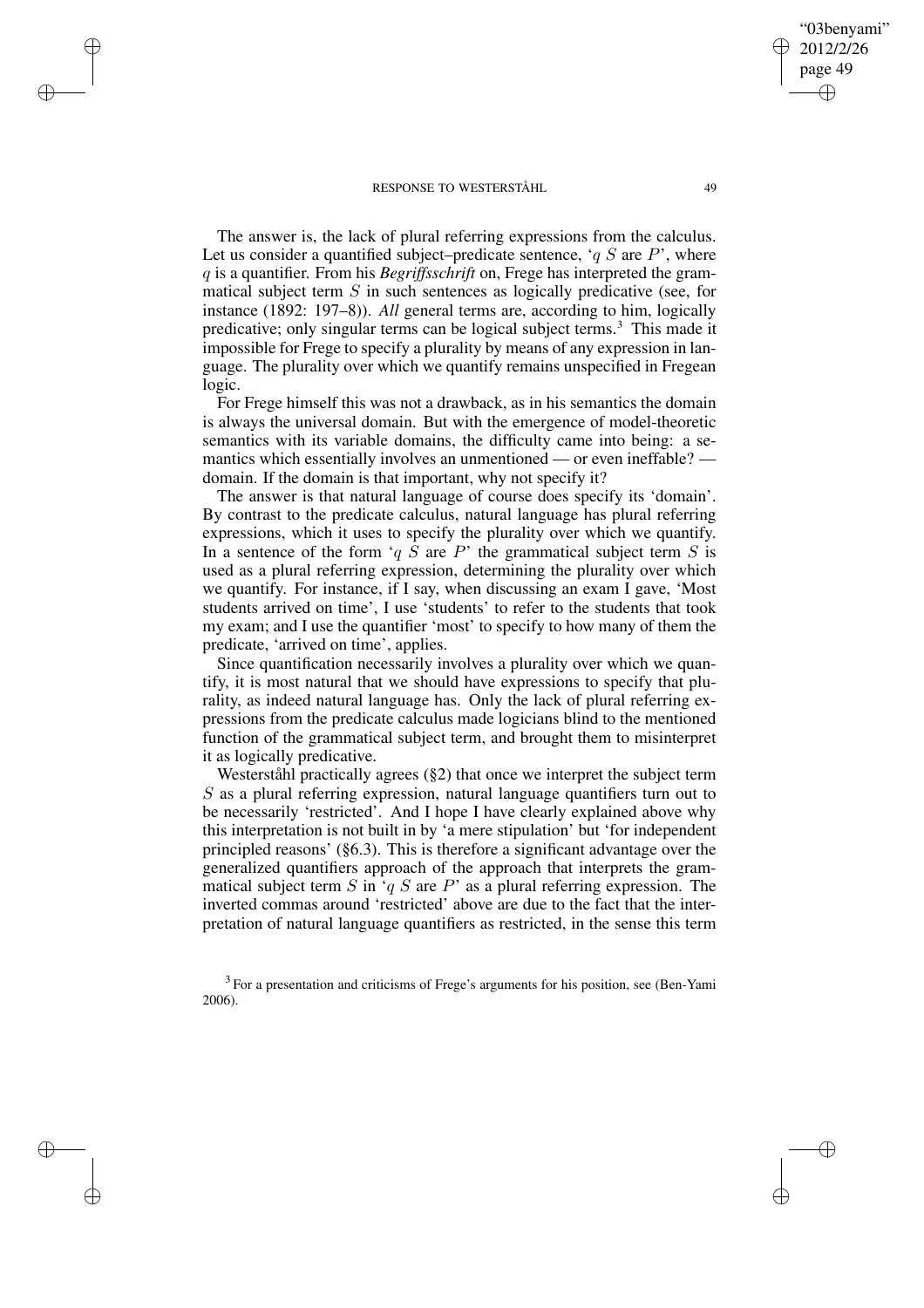"03benyami" 2012/2/26 page 50 ✐ ✐

✐

✐

### 50 HANOCH BEN-YAMI

has within the logic of generalized quantifiers, is applicable only if we construe the former as binary generalized quantifiers, a construal I of course reject. A different explanation of restriction, independent of this construal, is given below, quoted from Westerståhl. I shall briefly present there my explanation of restriction; but first a few more words on domains of discourse.

As I explicitly noted in my earlier paper (p. 321) and as could be seen above, according to my approach natural language has no domain of discourse in the technical sense of predicate logic semantics, namely, an unspecified but presupposed plurality over which we quantify. Against this Westerståhl gives the following example:

Suppose I describe a tram ride to my friend, and how at some point the tram stopped due to a power failure, and all passengers had to get out. I might end my discourse with:

(10) Everyone left.

It can be quite natural to assume that my discourse has built a temporary universe consisting of people in the tram (even if I used no expression denoting that set), and so (10) automatically means what I intended it to mean, i.e. that *everyone in the tram* left. (§4)

Westerståhl then struggles with the question, whether 'one' in 'everyone' might not be doing the plural referential work. To save himself this issue, he could have used the example I brought in my paper, 'the second contribution to the following exchange: "Have all students arrived?" — "No. Some are missing."' (p. 324). So despite the impression Westerståhl may unintentionally have created, I was well aware of this possible objection. I there classified it as a special 'elliptic' case, but given Westerståhl's objection, I shall say a few more words about it here.

First, notice that this is a special specific case; even if it were a case of an unspecified yet presupposed domain of quantification, it would not follow that in, say, 'Most students have arrived' the domain is not explicitly specified by the general noun 'students', and it would not therefore prove that my analysis is mistaken. But secondly, both in Westerståhl's example and in mine, a plural referring expression which explicitly specifies the domain *was* used, albeit in an earlier sentence: Westerståhl's story contains the earlier sentence, 'all *passengers* had to get out', and my exchange contains 'Have all *students* arrived?'. Accordingly, a Gricean conversational maxim, Avoid Unnecessary Prolixity (Grice 1967: 27), would dictate that the speaker should not repeat what need not be repeated. And *we* should remember that these Gricean principles were intended to show which cases

✐

✐

✐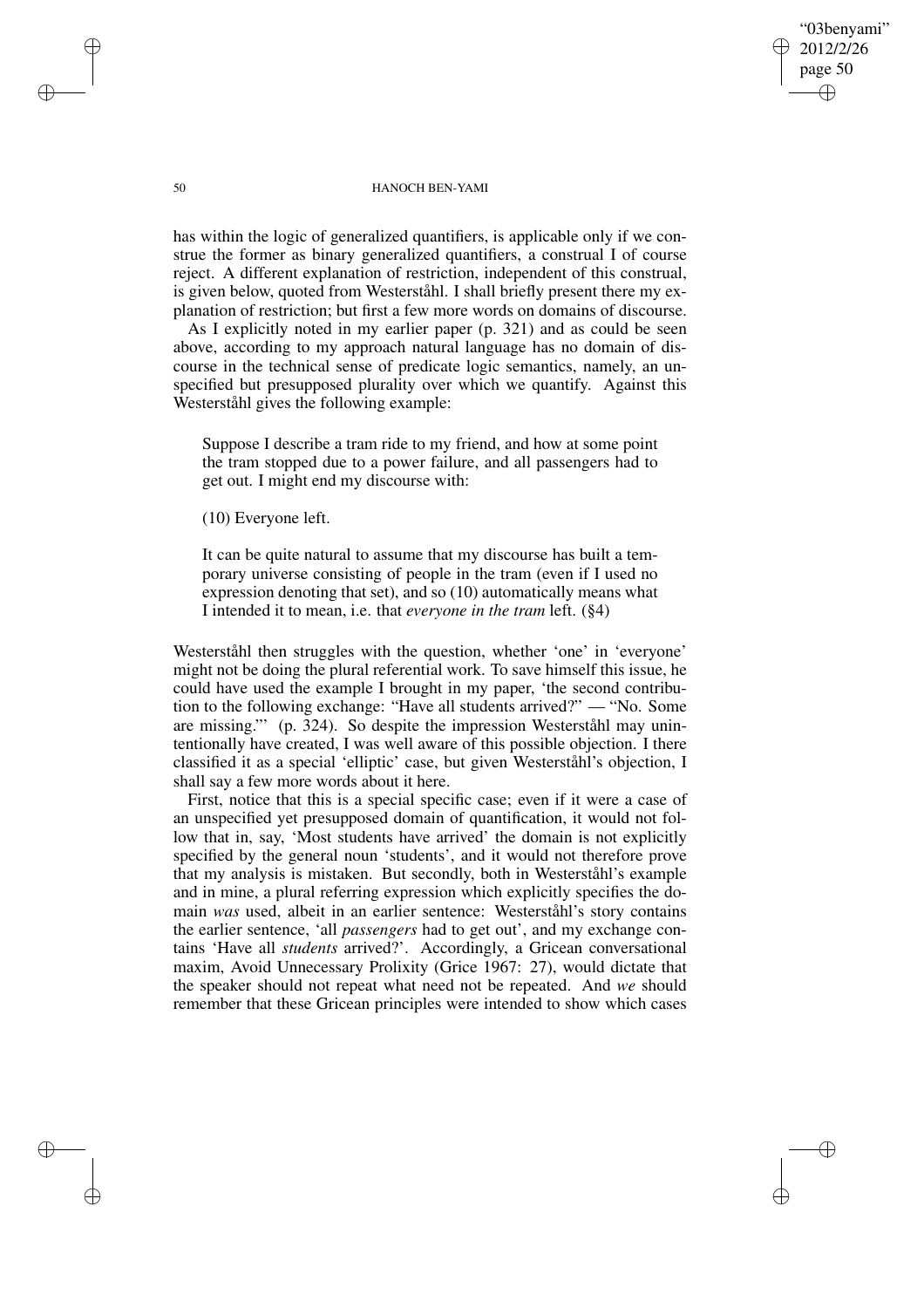should *not* bring us to modify our semantics. The fact that no explicit plural referring expression is used in these 'elliptic' sentences is predictable *on* my analysis, given Gricean principles and the fact that the appropriate plural referring expression has just been used. So we can still maintain that the alleged implicit domains of quantification, discourse universes or 'temporary universes', which are 'theoretical tools used by the semanticist' (§4), are redundant. Moreover, both in Westerståhl's example and in mine, the plurality necessary for quantification has been specified earlier in the discourse (passengers, students), and the common noun that usually follows the quantifier is absent. This supports the claim that the role of this common noun, when it *is* used, is to specify the plurality over which we quantify. For this reason, when this plurality has just been specified, the common noun is redundant and can be omitted. These 'elliptic' cases thus *support* my analysis.

Westerståhl proceeds to note that some sentences in natural language require what he calls *context sets*, for instance:

(1) Wherever John shows up, most people tend to leave.

Here, he claims, we quantify over (locations and) sets or pluralities of people in the vicinity of John at each place. No constituent of (1), and no token or use of 'people', refers to these context sets or pluralities, he claims, yet still these context sets are needed.

Again, even if Westerståhl were right and such examples did show that some sentences require a presupposed and unspecified domain of quantification (here, a plurality of sets or pluralities), this would not show that in 'Some students were late' the noun 'students' is not a plural referring expression explicitly specifying the domain of quantification; thus it would not prove my analysis wrong or the generalized quantifiers one right. But, secondly, I think it does not show what Westerståhl claims it does. Consider the sentences

(2) Jotham loves his mother.

✐

✐

✐

✐

(3) Every child loves his mother.

While 'his mother' is a referring expression in (2), designating Jotham's mother, it refers to nothing in (3). So do we need a special analysis of 'his mother' in (3), something like context sets of mother singletons? of course we do not: for any *substitution* of a child's name for 'every child' in (3), 'his mother' then refers to the mother of the designated child; this is how the meaning or truth conditions of (3) are determined. Since in (3), 'his mother' is anaphoric on a *quantified* noun phrase, it acquires reference

"03benyami" 2012/2/26 page 51

✐

✐

✐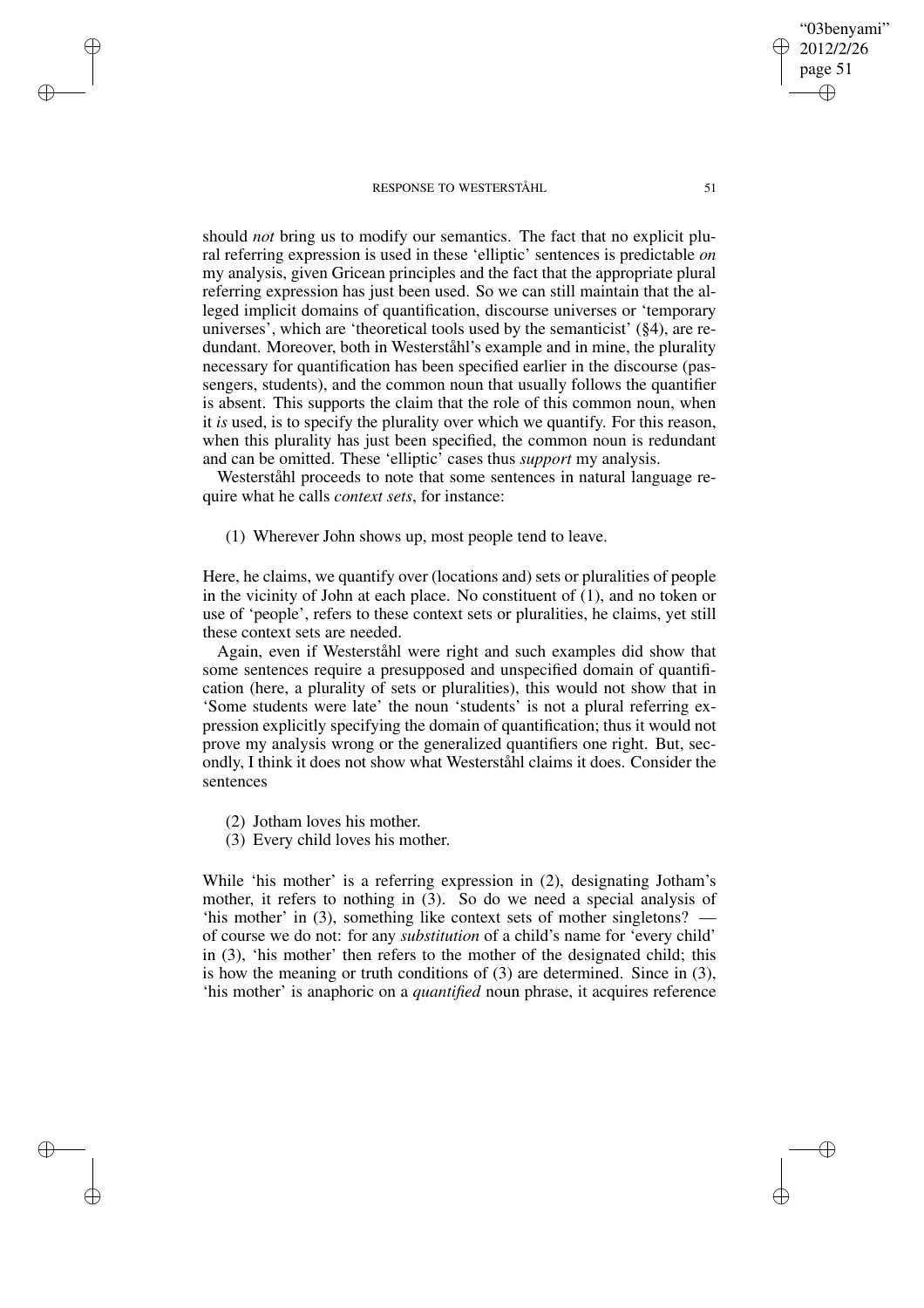### "03benyami" 2012/2/26 page 52 ✐ ✐

✐

✐

### 52 HANOCH BEN-YAMI

only when an appropriate referring expression is *substituted* for the quantified noun. To claim that a special kind of quantification, reference or what have you is necessitated by 'his mother' in (3), would be similar to the following line of argumentation. Compare the formulas

- (4)  $p \rightarrow q$
- $(5)$  $(x)(\vec{P}x \rightarrow Qx)$

In (4),  $\rightarrow$  stands for the material implication, namely, the truth-function TFTT. But, one might argue, since neither its antecedent nor its consequent has a truth value in (5), it cannot be a truth function there, and a special interpretation of  $\rightarrow$  is needed in this case. We of course reject this argument, since for any *substitution* of a constant for the variable in the parentheses,  $\rightarrow$  is interpreted as the truth function TFTT. More generally, parts of speech that appear within the scope of a quantifier may contribute to the determination of the meaning of the quantified sentence through their contribution to the meaning of substitution instances of that sentence. This is also the case with multiply quantified sentences, such as (1) or the following one:

(6) Every child likes most of his classmates.

Westerståhl would have us quantify in (6) over an unspecified yet presupposed set of context sets of classmates. My alternative explanation is as follows: 'his classmates' does not refer to anything in (6); however, for any appropriate substitution of a child's name for 'every child', 'his classmates' then designates that child's classmates, and the sentence is true just in case the child likes most of them. And (6) is true just in case every such substitution yields a true sentence. Again, this interpretation follows directly from the application of general rules for the interpretation of parts of speech within the scope of a quantified noun phrase. So I do not think that even for the more complex case of multiply quantified sentences did Westerståhl succeed in showing that my rejection of implicit quantification domains does not apply. 4

I explained in section 4 of my earlier paper on a priori grounds why natural language quantifiers that are one-place determiners are necessarily restricted on my approach. But I shall concisely repeat the main idea here. First, let us explain what restriction amounts to. I quote Westerståhl's informal explanation, which opens his reply, and which I find no less clear or precise than any formal one:

<sup>4</sup> I discuss multiply quantified sentences, bound anaphora and related issues in more detail in (Ben-Yami 2004, Chaps. 7, 8).

✐

✐

✐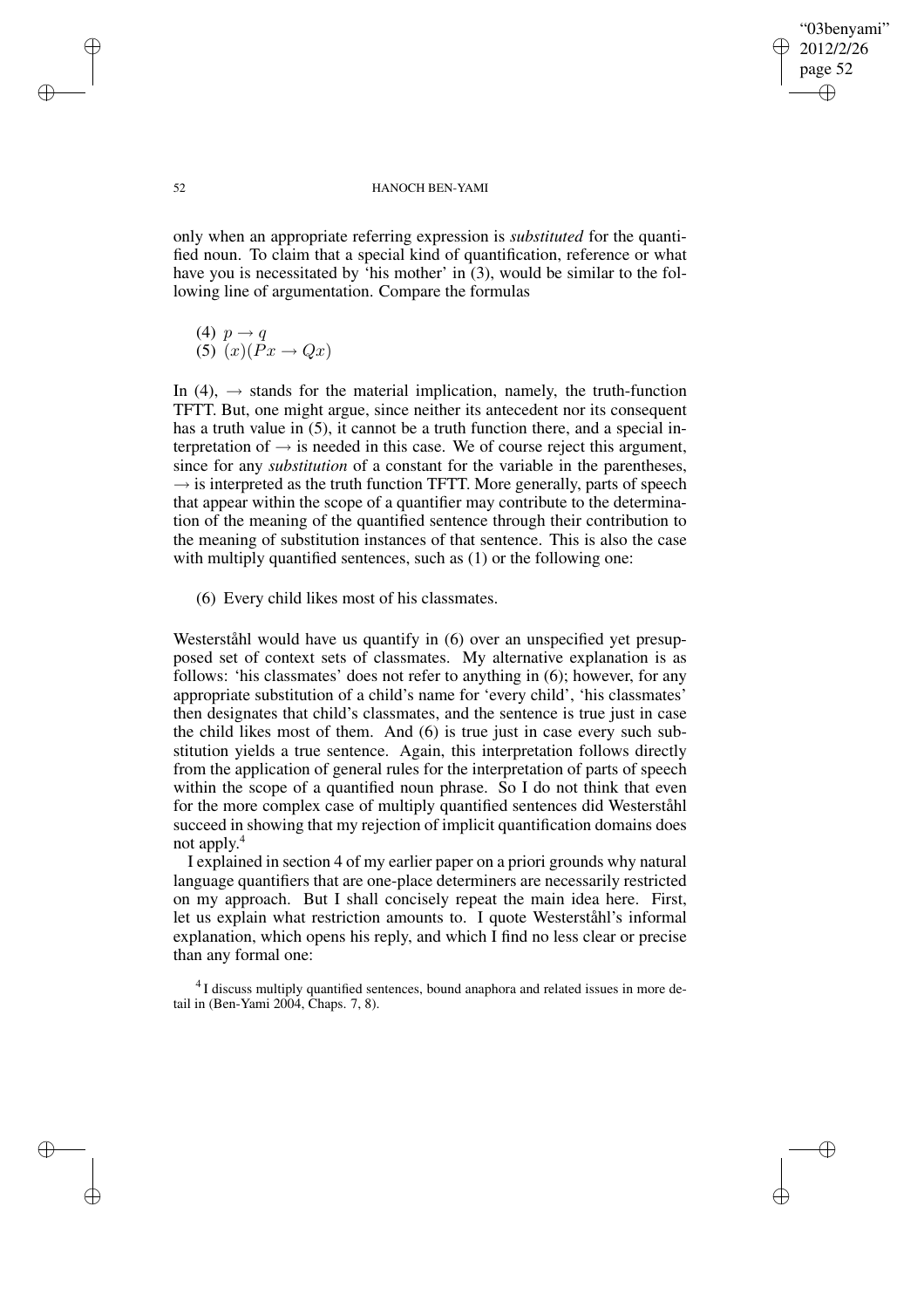Natural language quantification is *restricted*, in the sense that the truth or falsity of a sentence like

# (1) Most students came to the party

✐

✐

✐

✐

is independent of (a) how many non-students there were at the party, and (b) how many individuals in the universe of discourse are neither students nor party guests. That is, quantification is restricted to the set of students.

On my approach, there is no universe of discourse involved in the truth conditions of 'Most students came to the party', and of course no non-students are mentioned by it; its truth value is therefore *necessarily* independent of these. Quantification is thus necessarily restricted to the plurality of students. I am sure readers would agree that this semantic explanation of restriction is not technically intricate and of course makes any recourse to brain science redundant.

Westerståhl devotes §3 of his paper to proving that any natural language quantifier realizable on my approach can also be interpreted as a restricted binary quantifier, and *vice versa*. This, I think, is redundant, for it was one of the central claims of my paper. My additional claim was that the generalized quantifiers approach cannot explain why *only* these quantifiers are realized in natural language, while my alternative approach can. As we saw, Westerståhl indeed admits that this has not been explained by the former approach. He also wonders whether I could prove on my approach non-trivial facts, for instance, that the binary quantifier *most* is not definable by any unary quantifiers (§5). Now although I supplied a simple proof of that in my paper (pp. 311–312), of course when we come to unary or binary quantifiers, which presuppose a domain of quantification, my approach to quantification will not apply. It was intended to apply to natural language, and not to a formal system which I claim fails to capture the semantics and logic of natural language. A different but related and relevant question, which Westerståhl raises at the end of section 4, is whether it is possible to do natural language semantics on my approach with a formal system as powerful as model-theoretic semantics, but without using discourse universes etc. The reply here is affirmative, and I have mentioned in my earlier paper two works that do just that ((Lanzet and Ben-Yami 2004), (Lanzet 2006)).

I addressed in this response only Westerståhl's main objections and what I take to be misunderstandings. I thus pass over a few minor points in silence. I shall end with the following comment. Westerståhl interprets my remark, that 'the ability of competing theories to supply an explanation [of restriction] should be a criterion for deciding between them', as if I meant

"03benyami" 2012/2/26 page 53

✐

✐

✐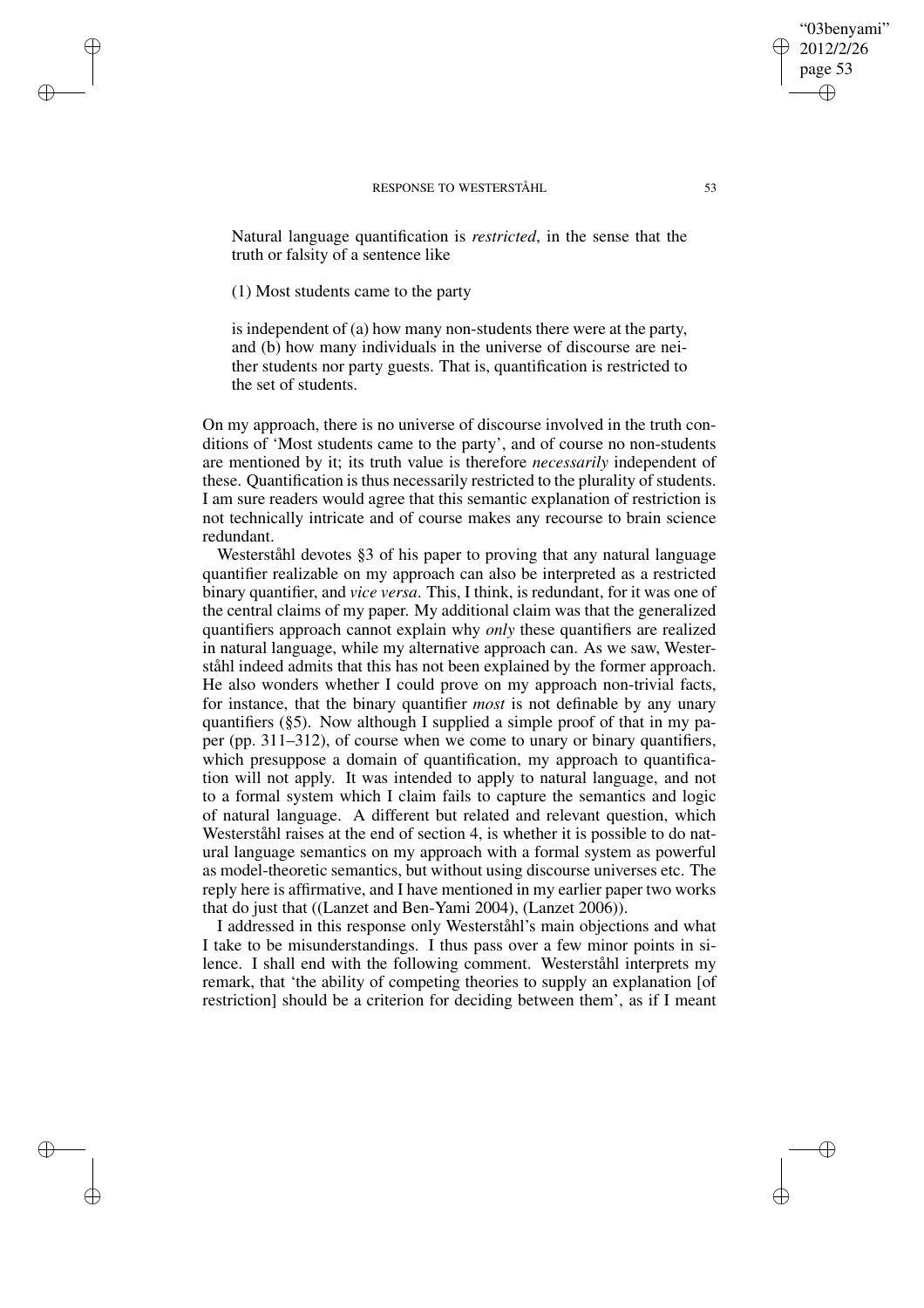54 HANOCH BEN-YAMI

by it that this should be the *sole* criterion. (Ben-Yami 2009: 309; Westerståhl 2010, Introduction and §5) But this is not what I meant: I wrote that it should be *a* criterion, not *the* criterion; other strengths and weaknesses of theories should of course also be considered. Additional advantages of my approach were not the subject of the paper to which Westerståhl replied, but they can be found in (Ben-Yami 2004), where my system is developed in much more detail. I show there how my approach explains away an alleged ambiguity of the copulative structure; how it explains semantic analogies between empty singular terms and empty general terms; how it explains the semantic need for active–passive voice distinction, converse relation-terms or similar reordering devices; and more. Other strengths of my Aristotelian-Geachean approach are discussed in (Ben-Yami 2009a: §3), vis-à-vis plural quantification logic. A deductive system built on its basis, which incorporates Aristotelian logic and is not less powerful than the first order predicate calculus can be found in (Ben-Yami 2004: Part III) and (Lanzet 2006). The decision between the different approaches should of course take all this into consideration.

> Philosophy Department Central European University Budapest Hungary E-mail: benyamih@ceu.hu

"03benyami" 2012/2/26 page 54

✐

✐

✐

✐

# REFERENCES

- Armstrong, D.M. 1978: *Nominalism and Realism: Universals and Scientific Realism*. Volume I, Cambridge University Press.
- Ben-Yami, H. 2004: *Logic & Natural Language: On Plural Reference and Its Semantic and Logical Significance*. Ashgate, Aldershot. Revised and updating version at http://philosophy.ceu.hu/publications/ben-yami/ 2004/15107.
- Ben-Yami, H. 2006: A Critique of Frege on Common Nouns. *Ratio* 19: 148– 155.
- Ben-Yami, H. 2009a: Plural Quantification Logic: A Critical Appraisal. *Review of Symbolic Logic* 2: 208–232.
- Ben-Yami, H. 2009b: Generalized Quantifiers, and Beyond. *Logique et Analyse* 208: 309–326.
- Black, M. 1971: The Elusiveness of Sets. *The Review of Metaphysics* 24: 614–36.

✐

✐

✐